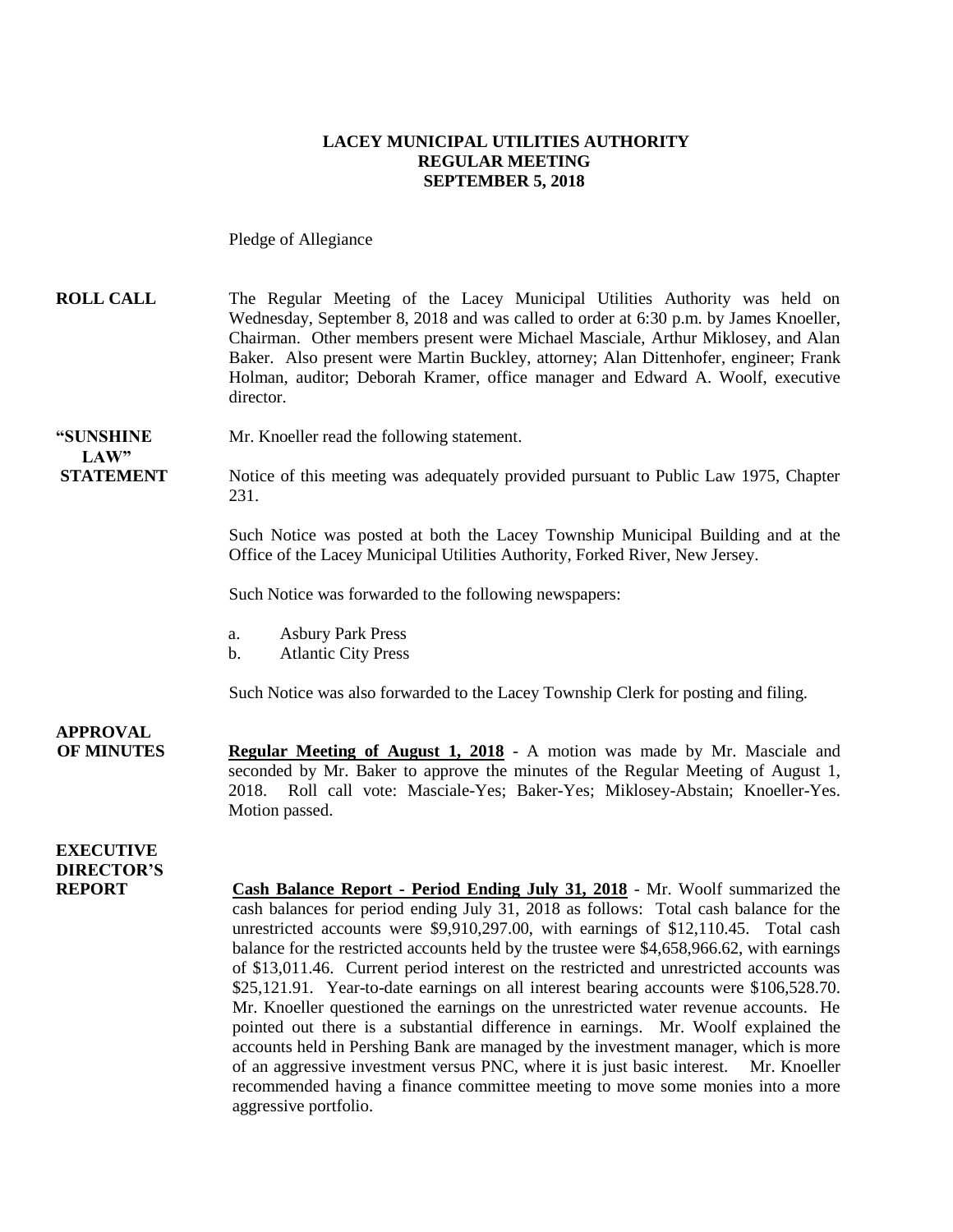**Resolution 2018-58 – Line Item Transfers –** On recommendation by the executive director, a motion was made by Mr. Masciale and seconded by Mr. Miklosey to adopt *Resolution 2018-58, Resolution of the Lacey Municipal Utilities Authority, County of Ocean, State of New Jersey, Authorizing Transfer of Funds, 2018 Sewer and Water Budget.* Roll call vote: Masciale-Yes; Miklosey-Yes; Baker-Yes; Knoeller-Yes. Motion passed.

**Resolution 2018-53 – Award Contract – Administration Building Document Scanning –** On recommendation by the executive director, a motion was made by Mr. Miklosey and seconded by Mr. Baker to adopt *Resolution 2018-53, Resolution of the Lacey Municipal Utilities Authority, County of Ocean, State of New Jersey, Awarding the Contract for the Administration Building Document Scanning Project to The Tab Group in the amount of \$57,962.00*. Roll call vote: Miklosey-Yes; Baker-Yes; Masciale-Yes; Knoeller-Yes. Motion passed.

**Resolution 2018-54 – Appoint Account Clerk –** On recommendation by the executive director, a motion was made by Mr. Masciale and seconded by Mr. Miklosey to adopt *Resolution 2018-54, Resolution of the Lacey Municipal Utilities Authority, County of Ocean, State of New Jersey, Appointing Caitlyn Linstra to the position of Account Clerk.*  Roll call vote: Masciale-Yes; Miklosey-Yes; Baker-Yes; Knoeller-Yes. Motion passed.

### **BUSINESS**

**REPORT** The business report was submitted for review.

**ENGINEER'S**

**REPORT New Administration Building** – Mr. Dittenhofer stated construction on the administration building is on-going. Final paving on Municipal Lane will be completed at the end of the week.

# **ATTORNEY'S**

**REPORT Dunkin Donuts** – Mr. Buckley reported his office reviewed the documents provided with regard to the Developers to close out this project.

> **Verizon Wireless** – Mr. Buckley reported his office is finalizing the Lease documents and the Bid documents. He expects to advertise this Bid in September, and anticipates the Lease will contain a minimum annual rent requirement of \$40,000.00 per year, plus an initial \$5,000.00 payment to the Authority to reimburse the Authority for administration costs and expenses.

> **Janus Decision** – Mr. Buckley reported his office provided an opinion of ramifications following this decision from the New Jersey Supreme Court.

> In regards to Verizon Wireless, Mr. Woolf stated Mr. Dasti would like to make a couple of modifications to the bid specification lease. The modifications are the lease would be for a minimum of \$36,000.00 per annum (first year); after the first year and continuing thereafter the lease amount would increase 3% per annum; there is a minimum 5-year lease. Thereafter, it would be renewed on 5-year cycles; the tenant has the right to give a six month notice at the end of the first 5-year term that it intends not to renew the lease. A motion was made by Mr. Masciale and seconded by Mr. Miklosey to accept the modifications to the Verizon Wireless specification lease. Roll call vote: Masciale-Yes; Miklosey-Yes; Baker-Yes; Knoeller-Yes. Motion passed.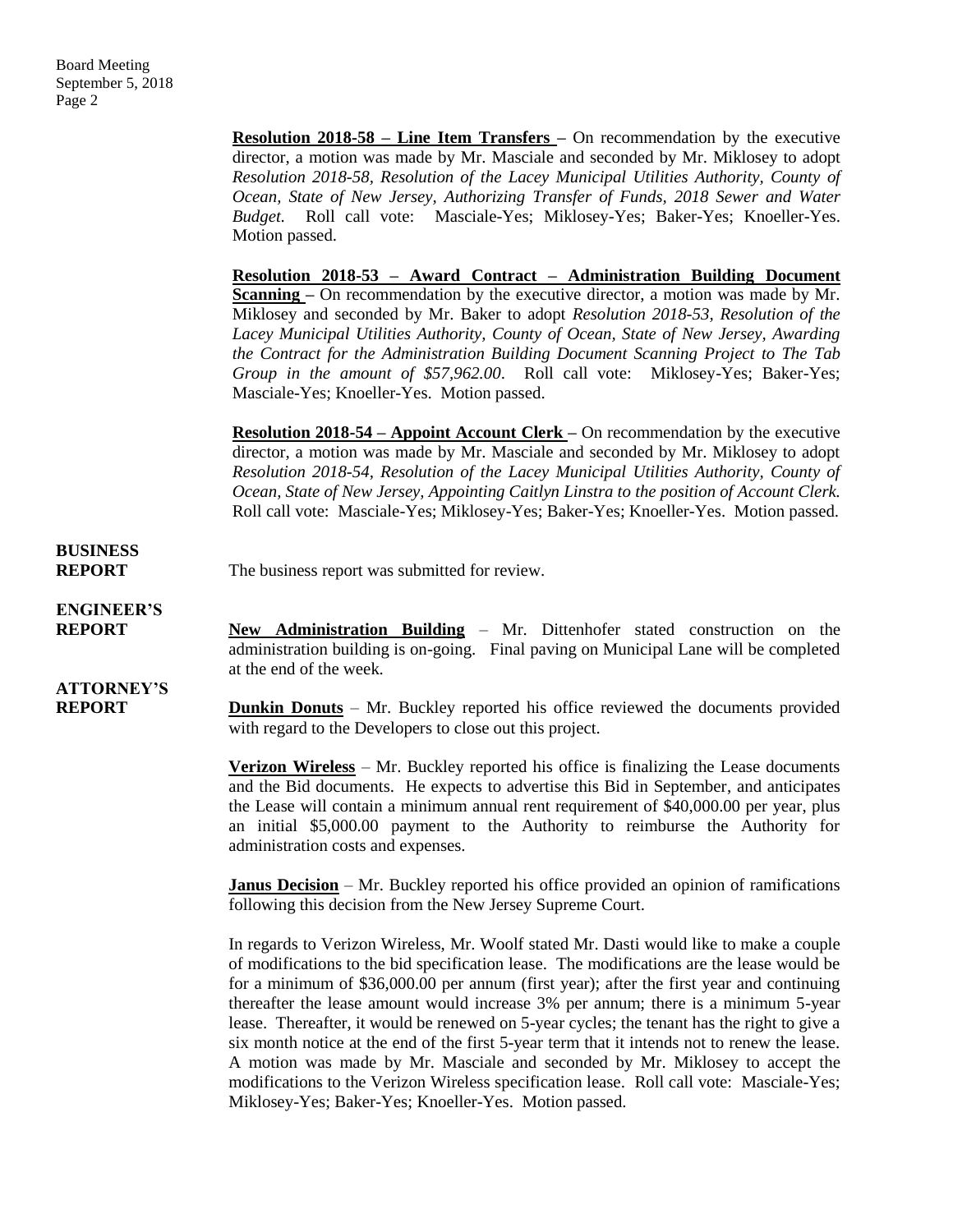## **AUDITOR'S**

**REPORT Accountant's Status Report – Month Ended July 31, 2018** – Mr. Holman reported sewer and water revenues had a favorable variance for the month and year to date. Sewer and water expenses had a favorable variance for the month and year to date. Sewer and water user charges had an unfavorable variance for the month and year to date.

#### **CORRESPONDENCE**

**Douglas Zike, Birch Rd.** – Mr. Zike was present requesting a credit adjustment due to a faulty water meter. Mr. Woolf explained there was high usage on the account and field personnel went to the home to check the water meter. The technician disassembled the meter and replaced parts, which was not proper procedure. Mr. Knoeller recommended charging the customer the minimum amount for that period of time. A motion was made by Mr. Masciale and seconded by Mr. Miklosey to bill the customer the minimum amount for the time period in question. Roll call vote: Masciale-Yes; Miklosey-Yes; Baker-Yes; Knoeller-Yes. Motion passed.

**Mr. & Mrs. Sutton, Seabright Rd.** – Requesting relief of utility bill, due to broken expansion tank. Since the water from the leak did not go into the sewer system, a motion was made by Mr. Miklosey and seconded by Mr. Masciale to grant a credit adjustment on the sewer charges in the amount of \$1,020.40. Roll call vote: Miklosey-Yes; Masciale-Yes; Baker-Yes; Knoeller-Yes. Motion passed.

**Barbra Iannotti, Bullard Ave.** – Requesting relief of utility bill, due to high usage due to newly installed irrigation system. A motion was made by Mr. Miklosey and seconded by Mr. Masciale to grant a one-time credit adjustment on the sewer charges in the amount of \$412.10 (70,000 gallons). No further credit will be given for irrigation use. Roll call vote: Miklosey-Yes; Masciale-Yes; Baker-Yes; Knoeller-Yes. Motion passed.

**Mr. & Mrs. Cicardo, Parker St.** – Requesting relief of utility bill, due to pipe leak in sprinkler system line. Since the water from the leak did not go into the sewer system, a motion was made by Mr. Masciale and seconded by Mr. Miklosey to grant a credit adjustment on the sewer charges in the amount of \$256.60 (47,000 gallons). Roll call vote: Masciale-Yes; Miklosey-Yes; Baker-Yes; Knoeller-Yes. Motion passed.

**Mr. Danielson, Sunrise Blvd.** – Requesting relief of utility bill, due to leaky spigot at dock. Since the water from the leak did not go into the sewer system, a motion was made by Mr. Masciale and seconded by Mr. Miklosey to grant a credit adjustment on the sewer charges in the amount of \$407.18 (78,000 gallons). Roll call vote: Masciale-Yes; Miklosey-Yes; Baker-Yes; Knoeller-Yes. Motion passed.

**Josh Cavalieri, G St.** – Requesting relief of utility bill, due to high usage due to newly installed irrigation system. A motion was made by Mr. Miklosey and seconded by Mr. Masciale to grant a one-time credit adjustment on the sewer charges in the amount of \$308.59 (54,000 gallons). No further credit will be given for irrigation use. Roll call vote: Miklosey-Yes; Masciale-Yes; Baker-Yes; Knoeller-Yes. Motion passed.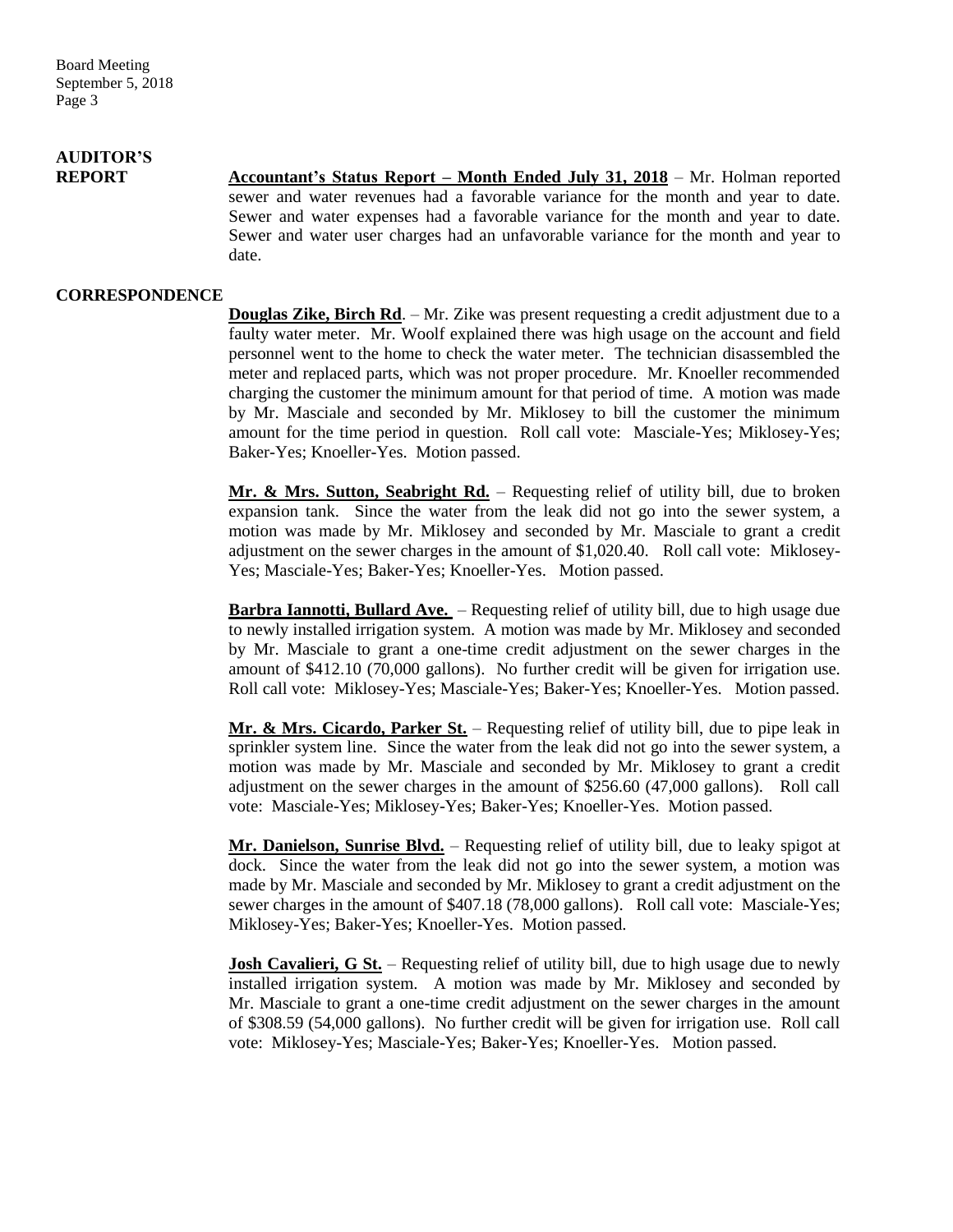Board Meeting September 5, 2018 Page 4

**OLD**

**BUSINESS** There was no old business to discuss.

# **NEW**

**BUSINESS** There was no new business to discuss.

# **PUBLIC**

**COMMENT Regina Discenza, Sunset Drive** – Mrs. Discenza spoke about an incident while she was on vacation regarding contaminated water at Watkins Glenn. She recommended the Board read about the story stating they had bad readings for ten years and ignored it. Mr. Masciale stated on the last chemical report no coliform was detected.

**CLOSED SESSION**

#### **RESOLUTION**

**WHEREAS,** Section 8 of the Open Public Meetings Act, Chapter 231, Public Law 1975 permits the exclusion of the public from a meeting in certain circumstances;

**WHEREAS**, this public body is of the opinion that such circumstances presently exist.

**NOW, THEREFORE, BE IT RESOLVED** by the Lacey Municipal Utilities Authority, County of Ocean and State of New Jersey as follows:

1. The public shall be excluded from discussion of action upon the hereinafter specified subject matters.

2. The general nature of this closed session concerns contract negotiations and personnel matters.

3. It is anticipated at this time that the above-stated matters will be made public once these matters have been resolved.

4. This resolution shall take effect immediately.

A motion was made by Mr. Miklosey and seconded by Mr. Masciale to adopt the above resolution. Roll call vote: Unanimously approved.

Separate minutes were kept on the above closed session.

#### **REOPEN MEETING**

**Resolution 2018-57 – Amend and Modify Job Descriptions and Organizational Chart for Operations and Maintenance** - On recommendation by the executive director, a motion was made by Mr. Masciale and seconded by Mr. Miklosey to adopt *Resolution 2018-57, Resolution of the Lacey Municipal Utilities Authority, County of Ocean, State of New Jersey, Amending and Modifying Job Descriptions and Operations*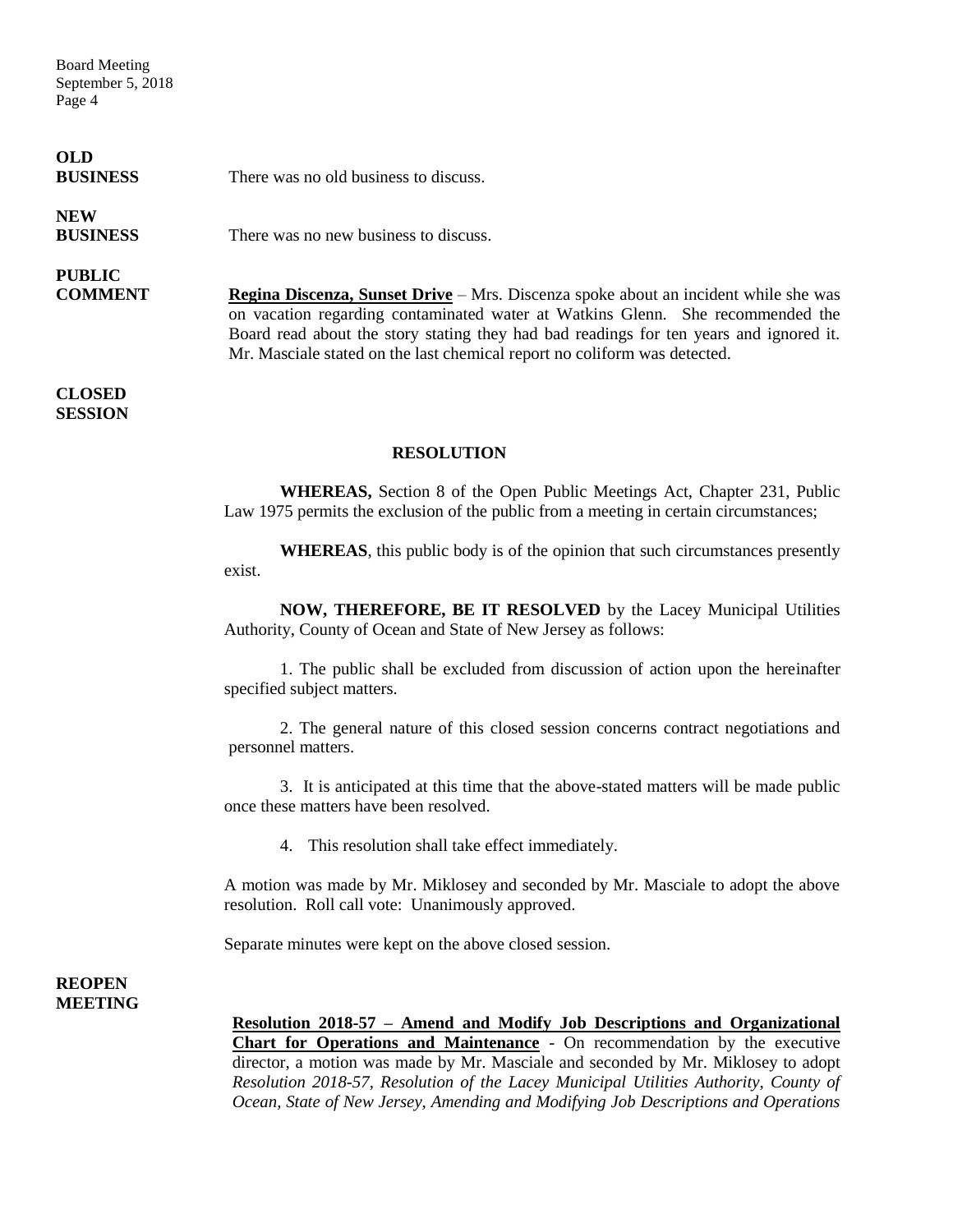*and Maintenance Organizational Chart.* Roll call vote: Masciale-Yes; Miklosey-Yes; Baker-Yes; Knoeller-Yes. Motion passed.

**Resolution 2018-55 – Appoint Water Treatment and Supply Superintendent –** On recommendation by the executive director, a motion was made by Mr. Miklosey and seconded by Mr. Masciale to adopt *Resolution 2018-55, Resolution of the Lacey Municipal Utilities Authority, County of Ocean, State of New Jersey, Appointing Troy Burton to Position of Water Treatment and Supply Superintendent,* effective September 6, 2018. Roll call vote: Miklosey-Yes; Masciale-Yes; Baker-Yes; Knoeller-Yes. Motion passed.

**Resolution 2018-56 – Appoint Water Pollution Control Superintendent –** On recommendation by the executive director, a motion was made by Mr. Masciale and seconded by Mr. Miklosey to adopt *Resolution 2018-56, Resolution of the Lacey Municipal Utilities Authority, County of Ocean, State of New Jersey, Appointing Darren Coraggio to Position of Water Pollution Control Superintendent,* effective September 6, 2018*.* Roll call vote: Masciale-Yes; Miklosey-Yes; Baker-Yes; Knoeller-Yes. Motion passed.

### **PAYMENT OF**

**VOUCHERS WHEREAS**, the members of the Lacey Municipal Utilities Authority carefully examined all vouchers presented for payment of claims;

> **NOW, THEREFORE, BE IT RESOLVED** by the Lacey Municipal Utilities Authority that:

> 1. Said vouchers in the sum of \$319,702.80 be and the same are hereby approved to be paid.

2. Said vouchers are listed on the attached computer check register.

A motion was made by Mr. Miklosey and seconded by Mr. Masciale to adopt the above Resolution. Roll call vote: Miklosey-Yes; Masciale-Yes; Baker-Yes; Knoeller-Yes. Motion passed.

**ADJOURNMENT** There being no further business to discuss, the meeting was adjourned at 7:00 p.m.

Respectfully submitted,

Michele Kennedy Executive Secretary